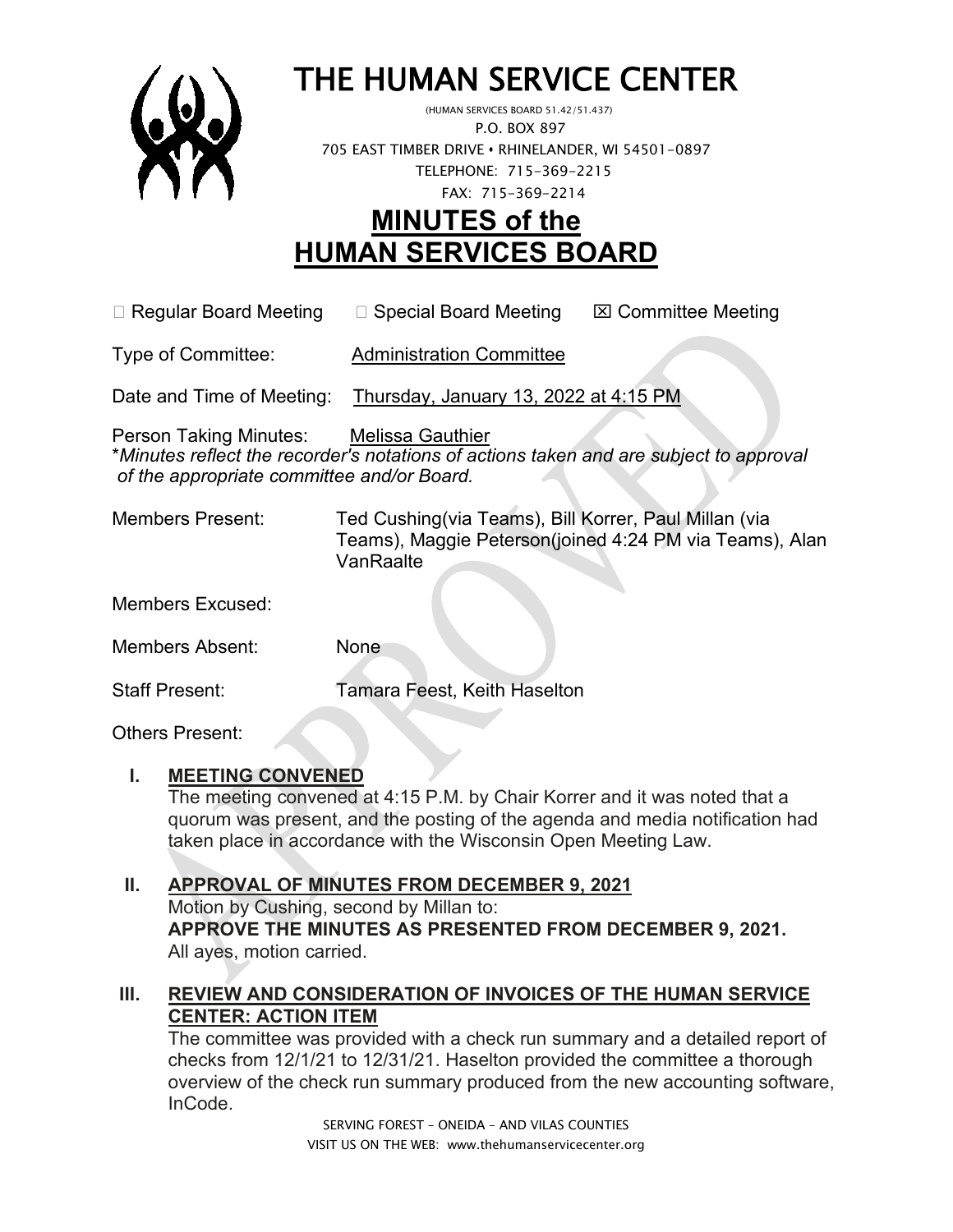Motion by VanRaalte, seconded by Cushing to:

**APPROVE THE 12/1/21 TO 12/31/21 INVOICES OF THE HUMAN SERVICE CENTER IN THE AMOUNT OF \$673,176.68.**

All ayes, motion carried.

#### **IV. FINANCIAL UPDATE**

Haselton provided the committee with a financial update. The members were given a handout that outlined the Statement of Net Position and Statement of Activities by program. Haselton noted that through November 2021, HSC is reporting a surplus of approximately \$209,000. Haselton reported that this number does not reflect WIMCR or supplemental grants that have been awarded to HSC.

### **V. 2021-2025 AUDIT PROPOSALS: ACTION ITEM**

Haselton reported that he sent out proposals to 6 audit firms and 5 of the firms responded. The Committee received copies of the proposals from the 5 firms and discussed which firm to move forward with.

Motion by Cushing, second by VanRaalte to:

#### **MOVE FORWARD WITH SIKICH, LLP FOR AUDIT YEARS 2021-2025 FOR TOTAL OF \$79,650.**

All ayes, motion carried.

#### **VI. 2022 RATE APPROVAL: ACTION ITEM**

Haselton reported that since the last Administration Committee, Medicaid announced rate increases on about 5 procedure codes. The Committee reviewed the 2022 rates.

Motion by VanRaalte, second by Millan to:

#### **APPROVE THE 2022 REVISED RATES AS PRESENTED AND FORWARD TO BOARD FOR APPROVAL.**

All ayes, motion carried.

#### **VII. INCODE IMPLEMENTATION: DISCUSSION ITEM**

Haselton updated the committee on the implementation of the new accounting software. The go live date was December 6, 2021 and although there have been some challenges, everything is running as it should. Haselton also reported that there are still some consulting and training time that will be utilized over the next couple months.

#### **VIII. KOINONIA INSURANCE: DISCUSSION ITEM**

Haselton reported to the committee that the Oneida County clerk responded to Haselton's inquiry about getting the Koinonia building appraised for proper insurance coverage on December 21, 2021. The clerk informed Haselton that Oneida County will be appraising all of their buildings to reevaluate the insured values of the properties.